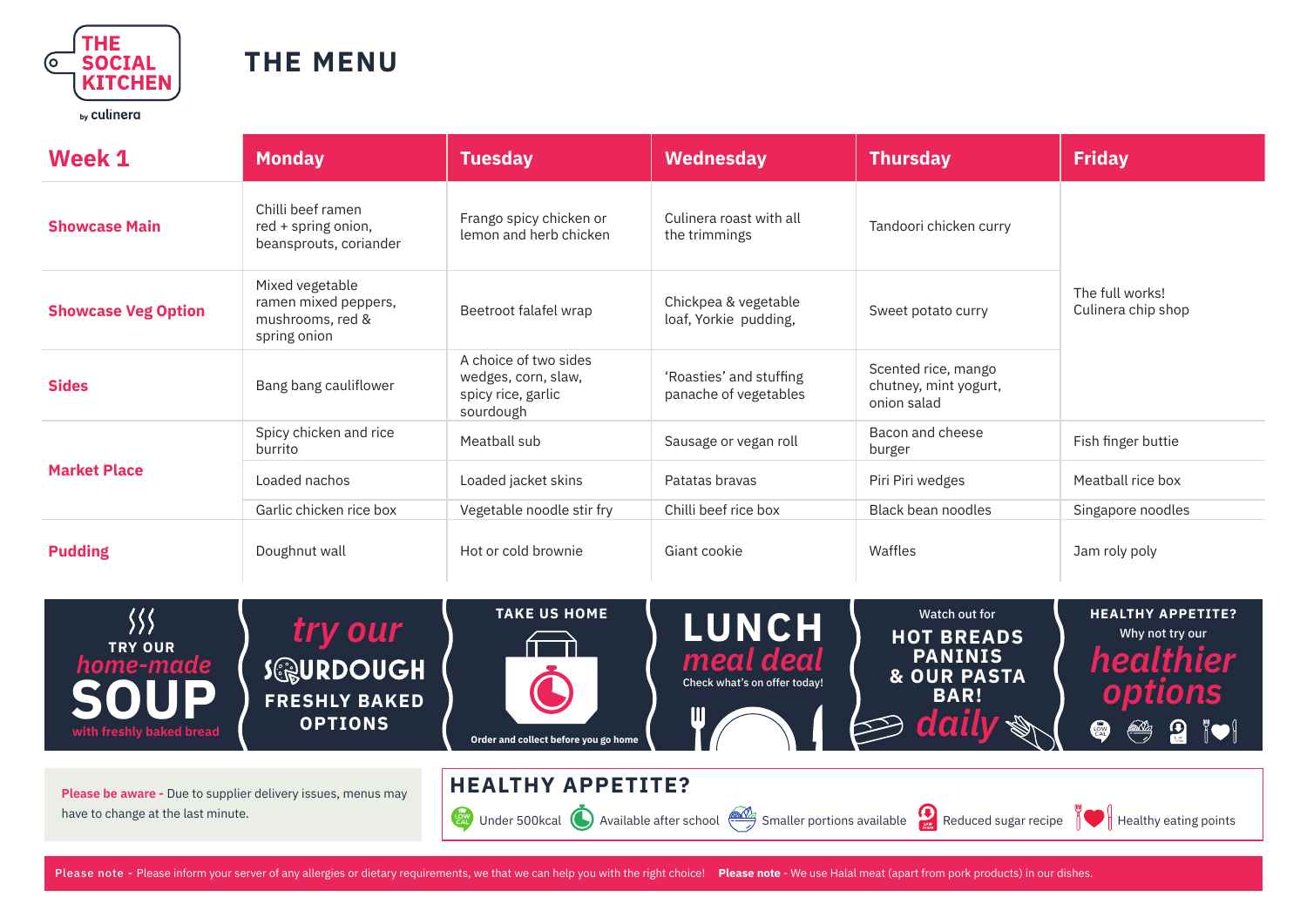

## **THE MENU**

| <b>Week 2</b>              | <b>Monday</b>                                                      | <b>Tuesday</b>                                  | Wednesday                                | <b>Thursday</b>                                                                            | <b>Friday</b>                         |  |
|----------------------------|--------------------------------------------------------------------|-------------------------------------------------|------------------------------------------|--------------------------------------------------------------------------------------------|---------------------------------------|--|
| <b>Showcase Main</b>       | Katsu chicken curry                                                | Top Dog jumbo sausage<br>in a brioche roll      | Culinera roast with all<br>the trimmings | <b>Bonito Burritos stuffed</b><br>with spicy beef, rice,<br>beans naked slaw and<br>cheese | The full works!<br>Culinera chip shop |  |
| <b>Showcase Veg Option</b> | Quorn katsu curry                                                  | Tog Dog vegetarian<br>sausage in a brioche roll | Roast butternut squash<br>Wellington     | Veggie Bonito quesadilla<br>with roast vegetables<br>and a spicy chipotle<br>sauce         |                                       |  |
| <b>Sides</b>               | Rice and stir fried<br>greens, Asian salad and<br>hard boiled eggs | Baked wedges and salad                          | 'Roasties', panache of<br>vegetables     | Corn and dressed salad                                                                     |                                       |  |
| <b>Market Place</b>        | Sausage or vegan roll                                              | Loaded potato skins                             | Falafel wrap                             | Loaded nachos                                                                              | Fish finger buttie                    |  |
|                            | Breakfast wrap                                                     | Chicken burger                                  | Roast dinner wrap                        | Breakfast pot                                                                              | Southern fried chicken<br>wrap        |  |
|                            | Vegetable chow mein                                                | Chicken and black bean<br>rice box              | Bang bang noodles                        | Indonesian fried rice                                                                      | Chilli rice box                       |  |
| <b>Pudding</b>             | Hot chocolate brownie                                              | Ice cream bar                                   | Banana loaf                              | Ginger cake                                                                                | Sticky toffee pud                     |  |



**Please be aware -** Due to supplier delivery issues, menus may have to change at the last minute.

**HEALTHY APPETITE?**

Under 500kcal **O** Available after school Smaller portions available Reduced sugar recipe Healthy eating points

Please note - Please inform your server of any allergies or dietary requirements, we that we can help you with the right choice! **Please note** - We use Halal meat (apart from pork products) in our dishes.